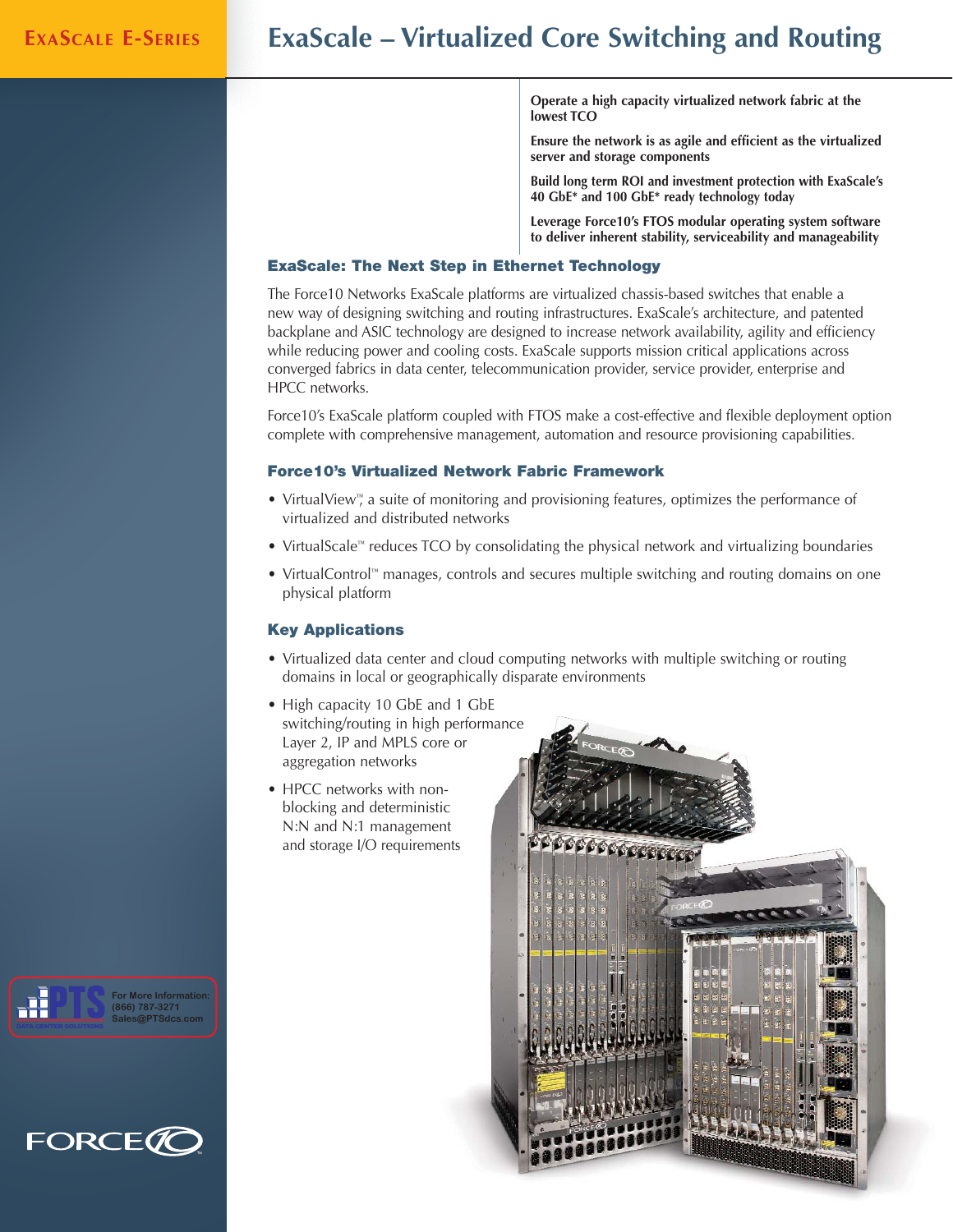## **Specifications: ExaScale E-Series**

**Ordering Information**

| <b>ORDER NUMBER</b>                   | <b>DESCRIPTION</b>                                                                                                 |  |
|---------------------------------------|--------------------------------------------------------------------------------------------------------------------|--|
| <b>CH-E600I</b>                       | E600i 7-slot chassis with                                                                                          |  |
| CH-E1200I-DC                          | backplane<br>E1200i-DC 14-slot DC power<br>chassis with backplane                                                  |  |
| CH-E1200I-AC                          | E1200i-AC 14-slot AC power<br>chassis with backplane                                                               |  |
| CC-E600-FAN<br>CC-E1200I-FAN          | E600/E600i fan subsystem<br>E1200i-AC fan subsystem                                                                |  |
| LC-EH-RPM                             | E600i/E1200i Route Processor                                                                                       |  |
| CC-E-SEM3                             | Module (RPM) (series EH)<br>E-Series Switch Fabric Module 3<br>(SFM3)                                              |  |
| CC-E600-PWR-DC<br>CC-E600-2500W-AC    | E600i DC Power Entry Module (PEM)<br>E600i 2500 W/1500 W AC Power<br>Supply Module (PSM)                           |  |
| CC-E1200-PWR-DC<br>CC-E1200I-2800W-AC | E1200i DC PEM<br>E1200i-AC 2800 W AC PSM                                                                           |  |
| LC-EH-10GE-10S                        | 10-port 10 GbE line card - SFP+                                                                                    |  |
| LC-EJ-10GE-10S                        | modules required (series EH)<br>10-port 10 GbE line card - SFP+                                                    |  |
| LC-EH-10GE-10P                        | modules required (series EJ)<br>10-port 10 GbE line card - XFP<br>modules required (series EH)                     |  |
| LC-EJ-10GE-10P                        | 10-port 10 GbE line card - XFP<br>modules required (series EJ)                                                     |  |
| LC-EH-GE-50P                          | 50-port GbE line - SFP modules<br>required (series EH)                                                             |  |
| LC-EJ-GE-50P                          | 50-port GbE line - SFP modules                                                                                     |  |
| LC-EH-GE-90M                          | required (series EJ)<br>90-port 10/100/1000Base-T line                                                             |  |
| LC-EJ-GE-90M                          | card with MRJ21 interfaces (series EH)<br>90-port 10/100/1000Base-T line<br>card with MRJ21 interfaces (series EJ) |  |
| GP-10GSFP-1S                          | Qualified SR/SW 10 GbE SFP+                                                                                        |  |
| GP-10GSFP-1L                          | optics module, LC connector<br>Qualified LR/LW 10 GbE SFP+                                                         |  |
| GP-XFP-1S                             | optics module, LC connector<br>Qualified SR 10Gbe XFP optics                                                       |  |
| GP-XFP-1L                             | module<br>Qualified LR 10Gbe XFP optics<br>module                                                                  |  |
| GP-XFP-1E                             | Qualified ER 10Gbe XFP optics<br>module                                                                            |  |
| GP-XFP-1Z                             | Qualified ZR 10Gbe XFP optics<br>module                                                                            |  |
| GP-XFP-1CX4                           | Qualified CX4 10Gbe XFP optics<br>module                                                                           |  |
| GP-XFP-Wxx                            | Qualified DWDM 10Gbe XFP optics<br>module                                                                          |  |
| SW-EH-LATEST<br>SW-EH-LATEST-MPLS     | FTOS software<br>FTOS Software With MPLS License                                                                   |  |
| GP-SFP2-1S                            | Qualified SX GbE SFP optics<br>module, LC connector                                                                |  |







3,982 W at 100/120 VAC 3,673 W at 200/240 VAC

Maximum power consumption: 3,305 W

لألقان ببيرار فدفا

Nominal input voltage: –44 to -60 VDC Maximum thermal output: 10,424 BTU/h (3,055 W) Maximum current draw per DC PEM:

DC Power

75 A

## **E1200 Chassis**

**E1200i-DC** 14 line card slots Size: 21 RU, 36.75 h x 17.4 w x 21" d (93.3 h x 44.2 w x 53.3 cm d) Weight (factory-installed components): 97 lbs (44 kg) Weight fully loaded: 319 lbs (144.7 kg) DC Power Nominal input voltage: –44 to –60 VDC Maximum thermal output: 20,438 BTU/h (5,990 W) Maximum current draw per DC PEM: 150 A Maximum power consumption: 6,240 W



#### **E1200i-AC**

14 line card slots Size: 24 RU, 42 h x 17.4 w x 22.25" d (106.68 h x 44.20 w x 56.51 cm d) Weight (factory-installed components): 139 lbs (63.05 kg) Weight fully loaded: 422 lbs (191.2 kg) AC Power Nominal input voltage: 200-240 VAC 50/60 Hz Maximum thermal output: 22,804 BTU/h (6,684 W) Maximum input current per module:<br>14.6 A at 200 VAC 12.2 A at 12.2 A at 240 VAC Maximum system power input: 7.0 KVA at 200/240 VAC Maximum power consumption: 6,934 W at 200/240 VAC

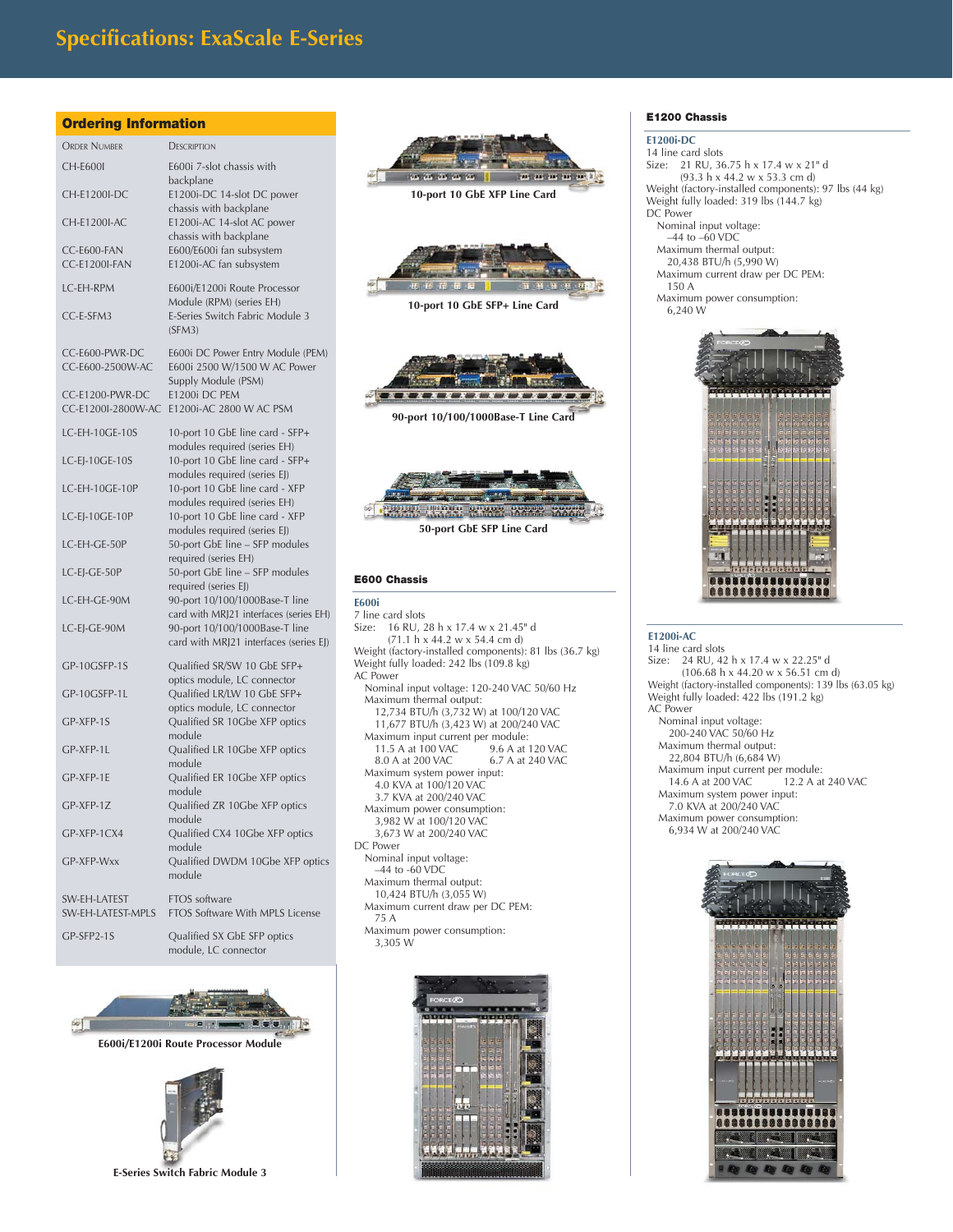#### **Specifications**

**Common** 19" front, 19" middle (optional) and 23" middle (E600/E1200 only) rack mountable Maximum Operating Specifications: Temperature: 32° to 104°F (0° to 40°C) Altitude: no degradation to 10,000 feet (3,048 m) Relative humidity: 5 to 85 percent, noncondensing Maximum Non-operating Specifications: Temperature: -40° to 158°F (-40° to 70°C) Maximum altitude: 15,000 feet (4,572 meters) Relative humidity: 5 to 95 percent, noncondensing

#### **Redundancy/Availability**

#### **E1200i-DC**

1+1 redundant Route Processor Modules (RPMs) 9+1 redundant Switch Fabric Modules (SFMs) 1+1 redundant DC Power Entry Modules (PEMs) **E1200i-AC** 1+1 redundant RPMs 9+1 redundant SFMs 3+3 redundant AC Power Supply Modules (PSMs) - 200/240 VAC

#### **E600i**

1+1 redundant RPMs 4:1 redundant SFMs 1+1 redundant DC PEMs 2+2 redundant AC PSMs - 200/240 VAC 3+1 redundant AC PSMs - 100/120 VAC and 200/240 VAC

#### **IEEE Compliance**

| 802.1AB            | LLDP                                       |
|--------------------|--------------------------------------------|
| 802.1D             | Bridging, STP                              |
| 802.1 <sub>p</sub> | L <sub>2</sub> Prioritization              |
| 802.1Q             | VLAN Tagging, Double VLAN Tagging, GVRP    |
| 802.1s             | <b>MSTP</b>                                |
| 802.1w             | <b>RSTP</b>                                |
| 802.1X             | Network Access Control                     |
| 802.3ab            | Gigabit Ethernet (1000BASE-T)              |
| 802.3ac            | Frame Extensions for VLAN Tagging          |
| 802.3ad            | Link Aggregation with LACP                 |
| 802.3ae            | 10 Gigabit Ethernet (10GBASE-W, 10GBASE-X) |
| 802.3i             | Ethernet (10BASE-T)                        |
| 802.3u             | Fast Ethernet (100BASE-TX)                 |
| 802.3x             | Flow Control                               |
| ANSI/TIA-1057      |                                            |
|                    | <b>LLDP-MED</b>                            |
| Force10            | FRRP (Force10 Redundant Ring Protocol)     |
| Force10            | $PVST+$                                    |
| <b>MTU</b>         | 9,252 bytes                                |
|                    |                                            |

#### **RFC and I-D Compliance**

| <b>General Internet Protocols</b> |                             |  |  |  |
|-----------------------------------|-----------------------------|--|--|--|
| 768                               | UDP                         |  |  |  |
| 793                               | <b>TCP</b>                  |  |  |  |
|                                   | 854 Telnet                  |  |  |  |
| 959                               | <b>FTP</b>                  |  |  |  |
| 1321                              | M <sub>D</sub> <sub>5</sub> |  |  |  |
| 1350                              | <b>TFTP</b>                 |  |  |  |
| 2474                              | Differentiated Services     |  |  |  |
| 2698                              | Two Rate Three Color Marker |  |  |  |
| 3164                              | Syslog                      |  |  |  |
| <b>General IPv4 Protocols</b>     |                             |  |  |  |
| 791                               | IPv4                        |  |  |  |
| 792                               | <b>ICMP</b>                 |  |  |  |
| 826                               | ARP                         |  |  |  |

- 1027 Proxy ARP 1035 DNS (client)<br>1042 Ethernet Tran 1042 Ethernet Transmission<br>1191 Path MTU Discovery 1191 Path MTU Discovery<br>1305 NTP<sub>V</sub>3 1305 NTPv3<br>1519 CIDR 1519 CIDR<br>1542 BOO 1542 BOOTP (relay)<br>1812 Routers Routers 1858 IP Fragment Filtering<br>2131 DHCP (relay)
- DHCP (relay)
- 2338 VRRP<br>3021 31-bit
- 31-bit Prefixes
- 3128 Tiny Fragment Attack Protection
- 3046 DHCP Relay Agent Information Option

#### **General IPv6 Protocols** 1981 Path MTU Discovery (partial) 2460 IPv6

- 2461 Neighbor Discovery (partial) 2462 Stateless Address Autoconfiguration (partial) 2463 ICMPv6 2464 Ethernet Transmission 2675 Jumbograms 3587 Global Unicast Address Format 4291 Addressing **RIP** 1058 RIPv1<br>2453 RIPv2 RIP<sub>v2</sub> **OSPF** 1587 NSSA 2154 MD5 2328 OSPFv2<br>2370 Opaque 2370 Opaque LSA<br>2740 OSPFv3 2740 OSPFv3<br>3623 Graceful Graceful Restart 4222 Prioritization and Congestion Avoidance **IS-IS** 1142 IS-IS<br>1195 IPv4 1195 IPv4 Routing 2763 Dynamic Hostname 2966 Domain-Wide Prefixes<br>3373 Three-way Handshake Three-way Handshake 3567<br>3784 3784 Wide Metrics<br>5306 Restart Signali Restart Signaling for IS-IS draft-ietf-isis-igp-p2p-over-lan-06 Point-to-Point Operation draft-ietf-isis-ipv6-06 IPv6 Routing draft-kaplan-isis-ext-eth-02 Extended Frame Size **BGP** Communities 2385 MD5<br>2439 Route
- 
- 2439 Route Flap Damping 2545 Multiprotocol Extensions for IPv6 2796 Route Reflection
- 2842 Capabilities
- 2858 Multiprotocol Extensions<br>2918 Route Refresh
- 2918 Route Refresh<br>3065 Confederations
- 3065 Confederations<br>4360 Extended Comr
- **Extended Communities**
- 4893 4-byte ASN
- 4-byte ASN Representation draft-ietf-idr-bgp4-20
- BGPv4
- draft-ietf-idr-restart-06
- Graceful Restart

#### **MPLS**

- 2702 Requirements for TE Over MPLS<br>3031 MPLS Architecture
- 3031 MPLS Architecture<br>3032 MPLS Label Stack E
- MPLS Label Stack Encoding
- 3209 RSVP-TE: Extensions to RSVP for LSP Tunnels 3630 TE Extensions to OSPF Version 2
- 
- 3784 IS-IS Extensions for TE
- 3812 MPLS-TE MIB<br>3813 MPLS LSR MIR MPLS LSR MIB
- 
- 4090 Fast Reroute Extensions to RSVP-TE for LSP Tunnels<br>4379 Detecting MPLS Data Plane Failures (TF/LDP) Detecting MPLS Data Plane Failures (TE/LDP) Ping & Traceroute
- 5036 LDP Specification
- 5063 Extensions to GMPLS RSVP Graceful Restart

#### **Multicast**

- 
- 1112 IGMPv1<br>2236 IGMPv2 IGMP<sub>v2</sub>
- 
- 2710 MLDv1<br>3376 IGMPv3 3376 IGMPv3<br>3569 SSM for
- 3569 SSM for IPv4/IPv6
- $MSDP$
- 3810 MLDv2
- 4541 IGMPv1/v2/v3, MLDv1 Snooping, MLDv2 Snooping draft-ietf-pim-sm-v2-new-05 PIM-SM for IPv4/IPv6

## **Network Management**

- 1155 SMIv1
- 
- 1156 Internet MIB<br>1157 SNMPv1 SNMP<sub>v1</sub>
- 1212 Concise MIB Definitions

| 1724                                        | RIP <sub>v2</sub> MIB              |                           |  |  |
|---------------------------------------------|------------------------------------|---------------------------|--|--|
| 1850                                        | OSPF <sub>v2</sub> MIB             |                           |  |  |
| 1901                                        | Community-based SNMPv2             |                           |  |  |
| 2011                                        | IP MIB                             |                           |  |  |
| 2012                                        | <b>TCP MIB</b>                     |                           |  |  |
| 2013                                        | UDP MIB                            |                           |  |  |
| 2024                                        | DLSw MIB                           |                           |  |  |
| 2096                                        | IP Forwarding Table MIB            |                           |  |  |
| 2570                                        | SNMP <sub>v3</sub>                 |                           |  |  |
| 2571                                        | Management Frameworks              |                           |  |  |
| 2572                                        | Message Processing and Dispatching |                           |  |  |
| 2574                                        | SNMP <sub>v3</sub> USM             |                           |  |  |
| 2575                                        | <b>SNMPv3 VACM</b>                 |                           |  |  |
| 2576                                        | Coexistence Between SNMPv1/v2/v3   |                           |  |  |
| 2578                                        | SMI <sub>v2</sub>                  |                           |  |  |
| 2579                                        | Textual Conventions for SMIv2      |                           |  |  |
| 2580                                        | Conformance Statements for SMIv2   |                           |  |  |
| 2618                                        | RADIUS Authentication MIB          |                           |  |  |
| 2665                                        | Ethernet-like Interfaces MIB       |                           |  |  |
| 2674                                        | <b>Extended Bridge MIB</b>         |                           |  |  |
| 2787                                        | VRRP MIB                           |                           |  |  |
| 2819                                        | RMON MIB (groups 1, 2, 3, 9)       |                           |  |  |
| 2863                                        | Interfaces MIB                     |                           |  |  |
| 2865                                        | RADIUS                             |                           |  |  |
| 3273                                        | RMON High Capacity MIB             |                           |  |  |
| 3416                                        | SNMP <sub>v2</sub>                 |                           |  |  |
| 3418                                        | <b>SNMP MIB</b>                    |                           |  |  |
| 3434                                        | RMON High Capacity Alarm MIB       |                           |  |  |
| 3580                                        | 802.1X with RADIUS                 |                           |  |  |
| 3815                                        | LDP MIB                            |                           |  |  |
| 5060                                        | PIM MIB                            |                           |  |  |
|                                             | ANSI/TIA-1057                      | LLDP-MED MIB              |  |  |
|                                             | draft-grant-tacacs-02              | TACACS+                   |  |  |
|                                             | draft-ietf-idr-bgp4-mib-06         | <b>BGP MIBv1</b>          |  |  |
|                                             | draft-ietf-isis-wg-mib-16          | IS-IS MIB                 |  |  |
| <b>IEEE 802.1AB</b>                         |                                    | LLDP MIB                  |  |  |
| <b>IEEE 802.1AB</b>                         |                                    | LLDP DOT1 MIB             |  |  |
| <b>IEEE 802.1AB</b>                         |                                    | LLDP DOT3 MIB             |  |  |
|                                             | ruzin-mstp-mib-02                  | MSTP MIB (traps)          |  |  |
| sFlow.org                                   |                                    | sFlowv5                   |  |  |
| sFlow.org                                   |                                    | sFlowv5 MIB (version 1.3) |  |  |
|                                             | FORCE10-BGP4-V2-MIB                |                           |  |  |
|                                             | FORCE10-FIB-MIB                    |                           |  |  |
| FORCE10-IF-EXTENSION-MIB                    |                                    |                           |  |  |
| FORCE10-LINKAGG-MIB                         |                                    |                           |  |  |
| FORCE10-CHASSIS-MIB                         |                                    |                           |  |  |
| FORCE10-COPY-CONFIG-MIB                     |                                    |                           |  |  |
| FORCE10-MON-MIB                             |                                    |                           |  |  |
| FORCE10-PRODUCTS-MIB                        |                                    |                           |  |  |
| FORCE10-SMI<br>FORCE10-SYSTEM-COMPONENT-MIB |                                    |                           |  |  |
|                                             |                                    |                           |  |  |
| FORCE10-TC-MIB                              |                                    |                           |  |  |

FORCE10-TC-MIB FORCE10-TRAP-ALARM-MIB

#### **Regulatory Compliance**

#### **Safety**

- UL/CSA 60950-1, 1st Edition
- EN 60950-1, 1st Edition
- IEC 60950-1, 1st Edition Including all National Deviations
- and Group Differences EN 60825-1 Safety of Laser Products Part 1: Equipment Classification Requirements and User's Guide
- EN 60825-2 Safety of Laser Products Part 2: Safety of Optical Fibre Communication Systems FDA Regulation 21 CFR 1040.10 and 1040.11

#### **Emissions**

Australia/New Zealand: AS/NZS CISPR 22: 2006, Class A Canada: ICES-003, Issue-4, Class A Europe: EN 55022: 2006 (CISPR 22: 2006), Class A Japan: VCCI V3/2007.04 Class A USA: FCC CFR 47 Part 15, Subpart B, Class A

#### **Immunity**

- EN 300 386 V1.3.3: 2005 EMC for Network Equipment
- EN 55024: 1998 + A1: 2001 + A2: 2003
- EN 61000-3-2: Harmonic Current Emissions
- EN 61000-3-3:Voltage Fluctuations and Flicker
- EN 61000-4-2: ESD
- EN 61000-4-3: Radiated Immunity
- EN 61000-4-4: EFT
- EN 61000-4-5: Surge
- EN 61000-4-6: Low Frequency Conducted Immunity

#### **RoHS**

All E-Series components are EU RoHS compliant.

- 
- 

1215 SNMP Traps 1493 Bridges MIB

- 
- - -
		-